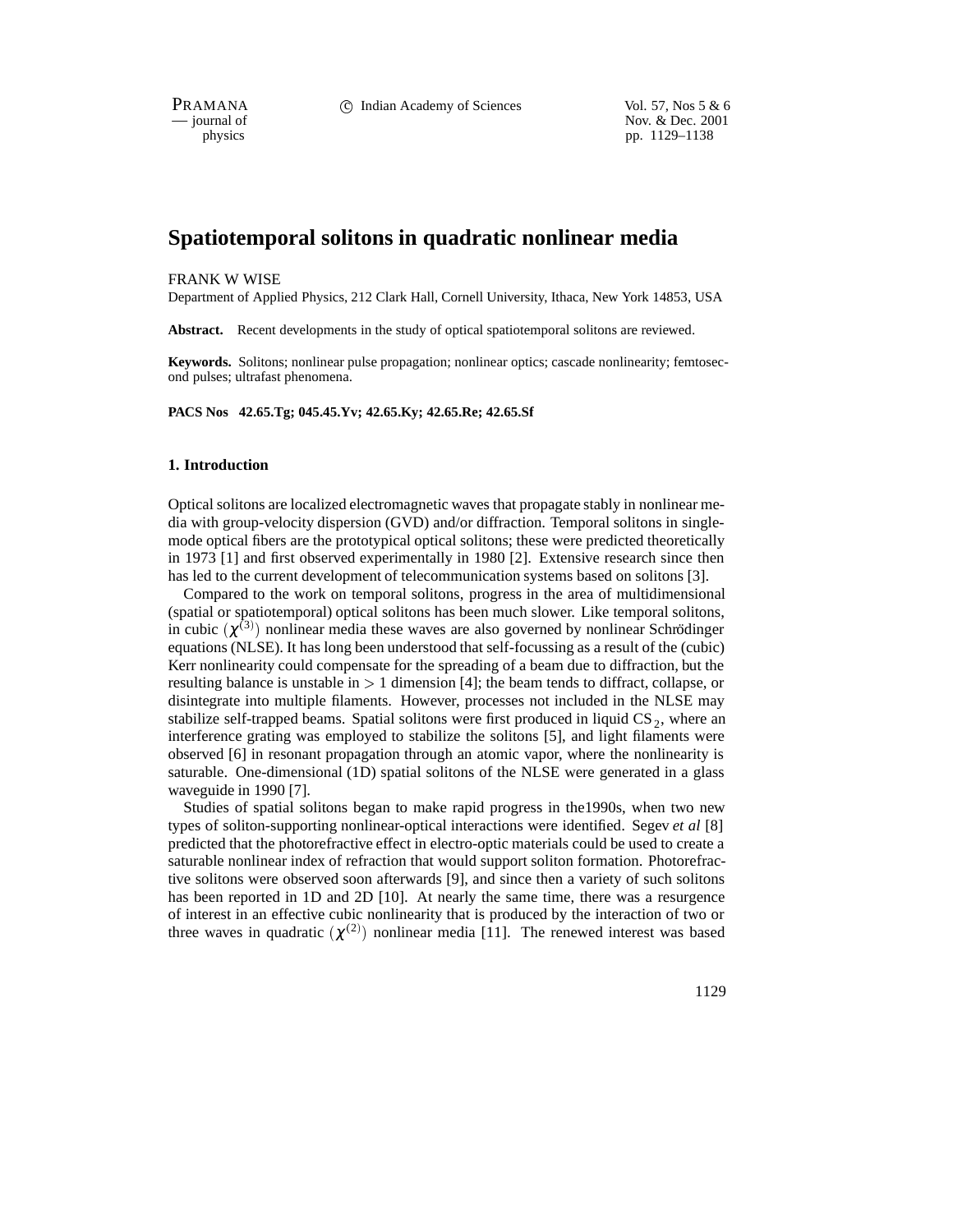# *Frank W Wise*

on the recognition that large, effective third-order nonlinearities of controllable sign can be produced. An additional property is that the effective nonlinearity saturates, so selffocussing collapse can be avoided in quadratic media [12]. Thus, quadratic media possess the properties required for multidimensional soliton formation [13], and numerous theoretical treatments of solitons in quadratic media appeared in the early 1990s [14]. Torruellas *et al* first observed stationary spatial solitons [15], and Di Trapani and co-workers produced temporal solitons in quadratic media [16]. Very recently, Di Trapani *et al* reported the observation of vortex solitons in quadratic media [17].

Photorefractive and quadratic solitons are profoundly different from solitons in onedimensional Kerr media. As an illustration of the differences, in quadratic media the soliton actually consists of two fields at different frequencies, coupled and mutually trapped by the nonlinear interaction. Because they are solutions of non-integrable systems, solitons in quadratic and photorefractive media can participate in a variety of phenomena not available to temporal solitons in optical fibers. For example, soliton fission, annihilation, and stable orbiting in three dimensions are all possible.

One of the major goals in the field of soliton physics is the production of light fields that are localized in all three dimensions of space as well as time, which we will refer to as 3D spatiotemporal solitons (STS). These result from the simultaneous balance of diffraction and GVD by self-focussing and nonlinear phase-modulation, respectively (figure 1). The possibility of such pulses in multiple dimensions was considered by Silberberg [18], who is generally credited with coining the term '*light bullets*' to describe them. It is well-known that 3D STS are unstable against collapse in cubic nonlinear media [19], but solutions may be stabilized if the nonlinearity is saturable, or if additional nonlinear processes such as multiphoton ionization exist to arrest the collapse favored by self-focussing. Their scientific importance has motivated a number of theoretical studies of STS in quadratic media [20–24].

The first experimental studies of optical STS were reported last year [25–27]. This paper will briefly review and summarize the key aspects of those experiments.

#### **2. Pulse propagation in quadratic media**

Within the slowly-varying envelope approximation, the equations that govern the interaction of fundamental harmonic (FH) and second harmonic (SH) electric fields  $(E_1 \text{ and } E_2)$ , respectively) that propagate in the *z* direction (and assumed constant in the *x* direction) in a medium with quadratic and cubic nonlinearity are

$$
\begin{split}\n&\left(\frac{\partial}{\partial z} + \frac{iL_{NL}}{4L_{DS1}}\frac{\partial^2}{\partial t^2} + \frac{iL_{NL}}{4L_{DF1}}\frac{\partial^2}{\partial y^2}\right)E_1 \\
&= iE_1^*E_2e^{i\Delta kz} + i2\pi(n_2I_0)\frac{L_{NL}}{\lambda}\left(|E_1|^2 + \frac{2}{3}|E_2|^2\right)E_1 \\
&\left(\frac{\partial}{\partial z} + \frac{L_{NL}}{L_{GVM}}\frac{\partial}{\partial t} + \frac{iL_{NL}}{4L_{DS2}}\frac{\partial^2}{\partial t^2} + \frac{iL_{NL}}{4L_{DF2}}\frac{\partial^2}{\partial y^2}\right)E_2 \\
&= iE_1E_1e^{i\Delta kz} + i4\pi(n_2I_0)\frac{L_{NL}}{\lambda}\left(\frac{2}{3}|E_1|^2 + |E_2|^2\right)E_2.\n\end{split} \tag{1}
$$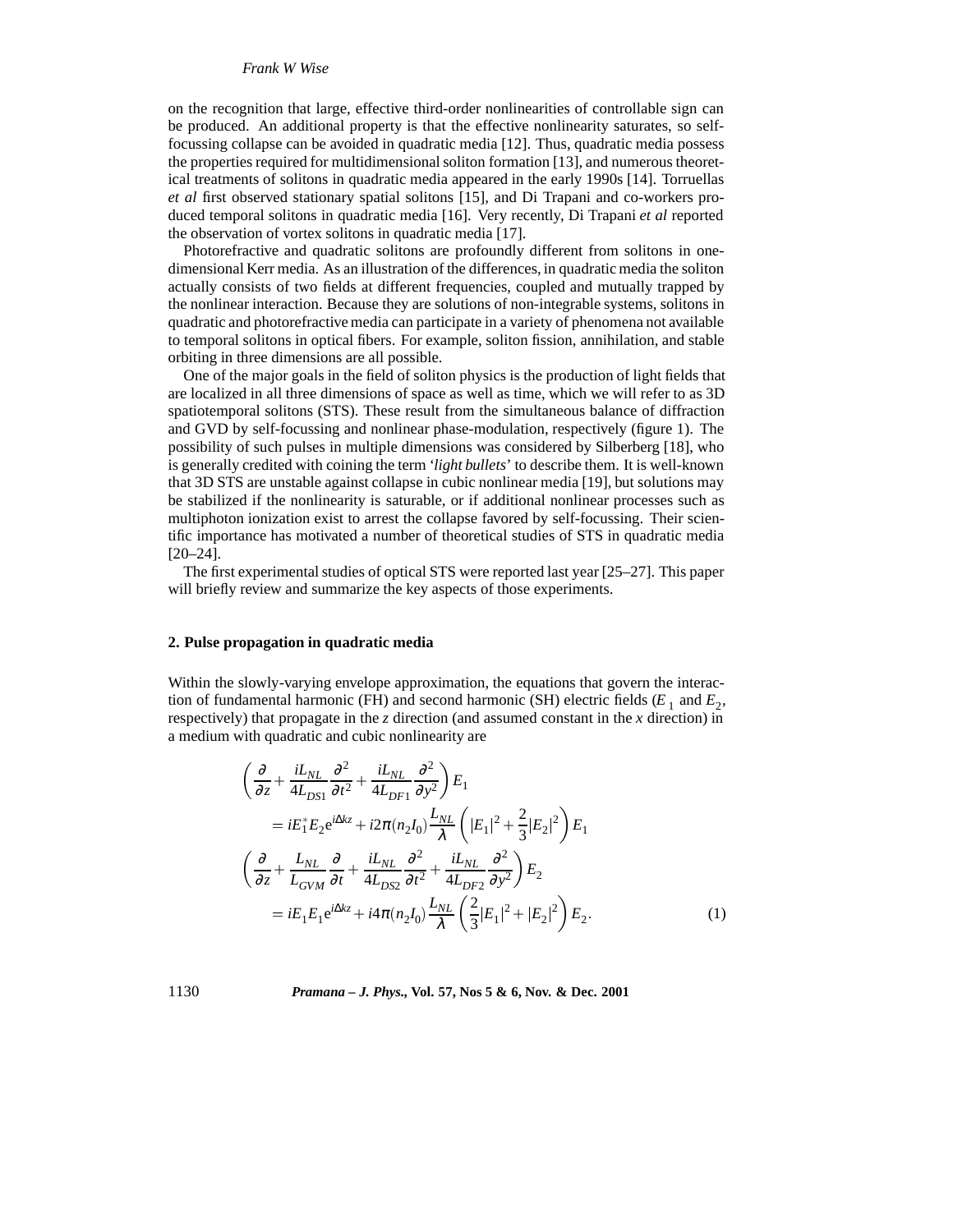

**Figure 1.** Illustration of ordinary propagation of a short pulse in a nonlinear, dispersive medium, along with the formation of STS.

 $E_1$  and  $E_2$  are in units of the initial peak FH field  $E_0$  (related to the initial peak FH intensity by  $I_0 = \sqrt{\varepsilon/\mu} |E_0|^2/2$ ,  $n_2$  is the Kerr nonlinear index, and  $\Delta k = k_{2\omega} - 2k_{\omega}$  is the wave-vector mismatch between fundamental and harmonic fields. The diffraction, dispersion, and nonlinear lengths characterizing the pulse propagation are  $L_{DF} = k\omega_0^2/2$ ,  $L_{DS} = 0.322 \tau_0^2 / |\beta^{(2)}|$ , and  $L_{NL} = n\lambda / \pi \chi^{(2)} E_0$ , respectively, where  $\lambda$  is the FH wavelength. Time *t* is measured in units of the initial pulse duration  $\tau_0$ , and positions *z* and *y* are measured in units of  $L_{NL}$  and the *y*-dimension beam waist  $\omega_0$ , respectively.  $\beta^{(2)}$  is the GVD, which will have contributions from both material dispersion and angular dispersion. The characteristic length over which the FH and SH pulses walk away from each other in time as a consequence of the group-velocity mismatch (GVM) is  $L_{GVM} = c\tau_0/(n_{1g} - n_{2g})$ , with  $n_{1g}$  and  $n_{2g}$  the group indices at the FH and SH frequencies, respectively.

The effective cubic nonlinearity in quadratic media results from the cascading of  $\chi^{(2)}(2\omega;\omega;\omega)$  (conversion) and  $\chi^{(2)}(\omega;2\omega;-\omega)$  (back-conversion) processes in phasemismatched second harmonic generation (SHG). The process of conversion and backconversion generates a nonlinear phase shift ∆Φ*NL* at the FH frequency. For large phase mismatch or low intensity, the nonlinear phase shift can be approximated as  $\Delta \Phi_{NL} \approx$  $-\Gamma^2 L^2/\Delta kL$ , where  $\Gamma = d_{\text{eff}}\omega |E_0|/c \sqrt{n_{\omega}n_{2\omega}}$  [11]. Depending on the sign of of the phasemismatch ∆*kL*, the phase shift can be either self-focusing (∆*kL* <sup>&</sup>lt; 0; ∆Φ*NL* <sup>&</sup>gt; 0) or selfdefocusing ( $\Delta kL > 0$ ,  $\Delta \Phi_{NL} < 0$ ).

Pulse propagation is modeled by numerically solving the coupled wave equations, using a symmetric split-step beam-propagation method: a Runge-Kutta algorithm solves the nonlinear propagation step in the time domain, and the dispersive and diffractive propagation steps are solved in the frequency domain. Some results of the numerical solutions will be compared with experimental data below.

#### **3. Solitons in one transverse spatial dimension and time**

Once the saturable nonlinearity is identified, the greatest experimental challenge to the generation of STS is the requirement of anomalous GVD at both fundamental and secondharmonic wavelengths [23]. The magnitude of the anomalous GVD should be large enough to produce a characteristic dispersion length  $(L_{DS})$  commensurate with the dimensions of available quadratic nonlinear crystals. For practical purposes, this means  $L_{DS} \sim 5$  mm,

*Pramana – J. Phys.,* **Vol. 57, Nos 5 & 6, Nov. & Dec. 2001** 1131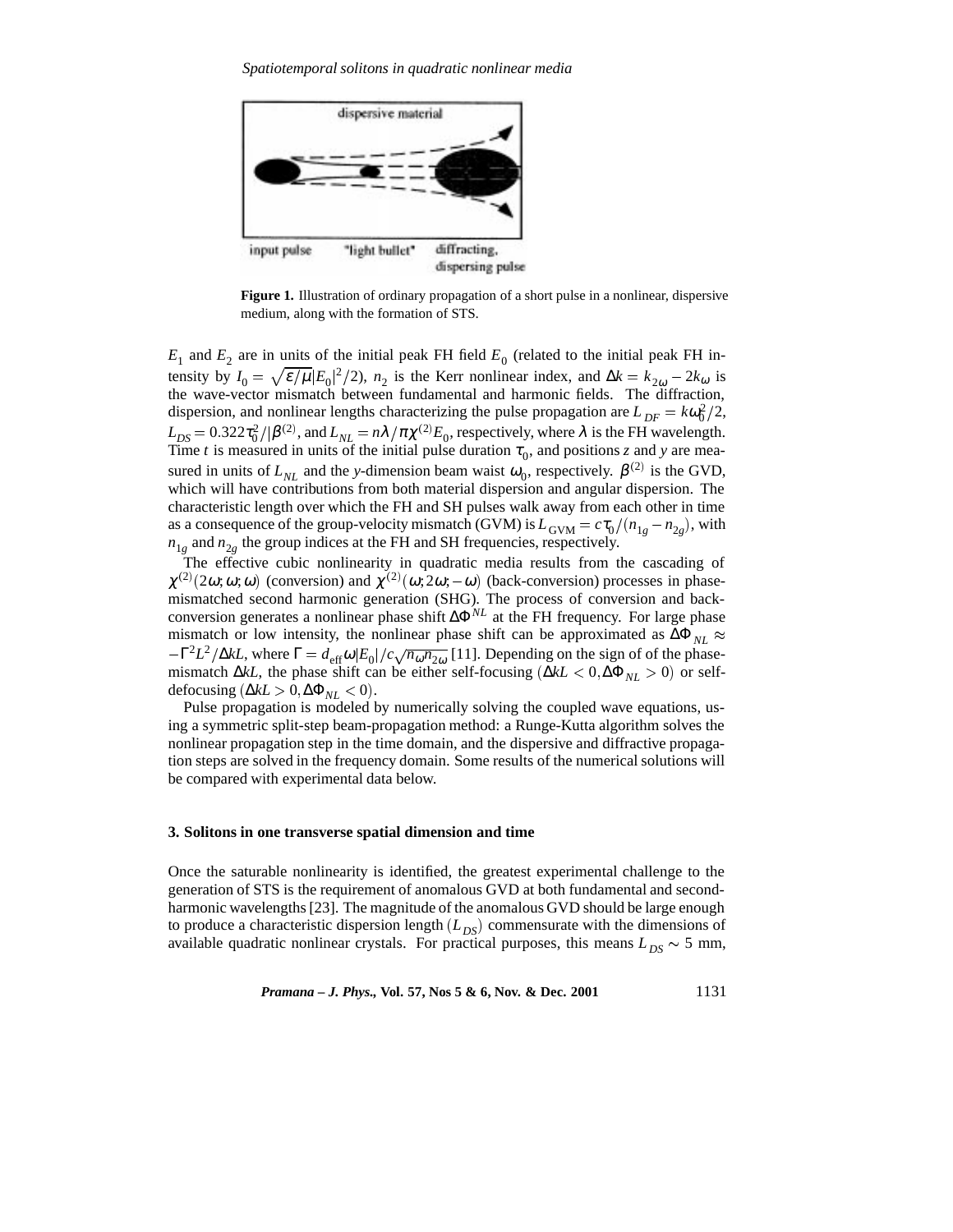which implies GVD  $\sim$  10 times larger than that of typical transparent materials. The focusing, pulse energy, and phase mismatch can be conveniently adjusted to produce  $L_{DF}$ and  $L_{NL}$  in this range. We create an environment with such strong anomalous GVD by use of a trick that is common in the femtosecond-optics community: angular dispersion of the input pulse using a diffraction grating produces large and anomalous GVD [28]. Diffraction from a grating can also be used to match the group velocities of the FH and SH pulses; then each wavelength in the pulse spectrum propagates at its phase-matching angle. However, GVD and GVM cannot be chosen independently. A limitation of this approach is that the use of the diffraction grating to disperse wavelengths in one direction precludes the production of STS confined in both transverse dimensions. The experimental apparatus implements the situation shown in figure 2. A Ti-sapphire regenerative amplifier produces pulses of duration 120 fs and energy up to 1 mJ at a wavelength of  $\sim 800$  nm. The pulses diffract off a grating and pass though a telescope and a cylindrical lens prior to incidence on the SHG crystal (lithium iodate or barium borate, cut for type-I interaction). The grating disperses the spectrum in the horizontal transverse (*x*) direction, and the cylindrical lens focuses the beam in the *y* direction. The beam waist in the unfocused (*x*) direction is 3-4 mm, so diffraction is negligible in that direction. Following the crystal, the optics are repeated in reverse order to compensate the dispersion imposed by the grating and to collimate the beam. To image the beam at the exit face of the crystal, the second cylindrical lens is removed, and the beam is imaged with a spherical lens following the second grating. Details of the experimental arrangement can be found in [26].

In general, the fundamental and harmonic fields propagating in a quadratic medium will have different group velocities, and the resulting GVM will impact the properties of STS. Intuitively, if the two fields have distinct velocities, they will move apart from each other in linear propagation. This hinders the formation of STS, in which the fields mutually trap each other. Given this concern, we first performed experiments with nearly equal group velocities at fundamental and harmonic frequencies. In  $LiO<sub>3</sub>$ , zero GVM can be obtained simultaneously with  $L_{DS} \approx 3$  mm, so LiIO<sub>3</sub> was chosen for experiments with zero GVM. To investigate the effects of GVM on STS formation, a series of experiments was performed under conditions of large GVM between FH and SH fields. These experiments employed barium metaborate (BBO) as the quadratic nonlinear medium.

First we briefly summarize the results of experiments aimed at producing STS under conditions of nearly-zero GVM between FH and SH fields. With the LiIO<sub>3</sub> crystal oriented to produce self-focusing cascade phase shifts, the pulse duration and beam profile at the output face of the crystal vary with the incident intensity  $I_0$ . For  $I_0 < 1$  GW/cm<sup>2</sup>, the



**Figure 2.** Schematic of the experimental arrangement to study 2D STS.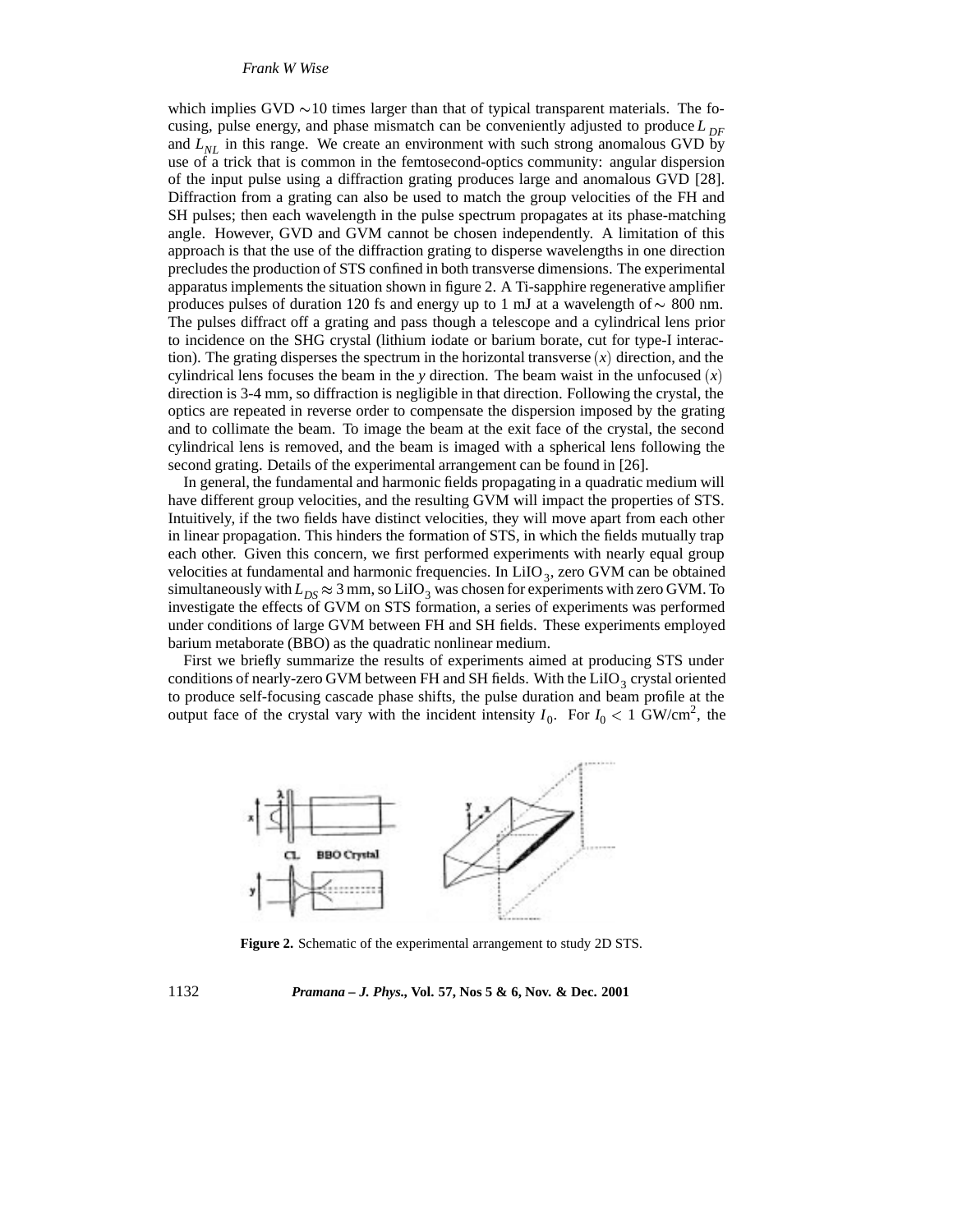pulse (beam) broadens in time (space) owing to dispersion and diffraction. At higher intensities space-time focusing is observed, which is already significant consdering that it is not stable in cubic nonlinear media. With  $I_0 \sim 10 \text{ GW/cm}^2$  the output pulse essentially matches the input, which is the first evidence of soliton formation. The pulses overcome diffraction in one transverse spatial dimension, as well as GVD, to reach constant beam size and pulse duration; we call these 2D STS. At higher intensities (up to  $I_0 \sim 80 \text{ GW/cm}^2$ ), solitons still form but their propagation is periodic. The pulse (beam) compresses and expands by a factor as large as 3, so the intensity varies by nearly a factor of 10.

In the absence of GVM, time and the transverse spatial coordinates are formally equivalent in the coupled wave equations. However, quadratic solitons consist of two fields at distinct frequencies, so GVM is a general feature of the problem and it is essential to determine its consequences. In the presence of GVM, the problem becomes anisotropic in the transverse dimensions, so the spatiotemporal nature of the problem is emphasized. As a consequence, for example, we do not expect the same behavior from 2D STS and 2-dimensional spatial solitons because time is not equivalent to a transverse spatial dimension. The GVD and birefringence of BBO allow one to perform experiments at 800 nm with the relatively large value  $L_{DS}/L_{GVM} \sim 3$ ; i.e. the two pulses would move apart by 3 times the pulse duration in one dispersion length. In contrast to  $LiIO<sub>3</sub>$ , BBO has small nonlinear index of refraction and negligible 2-photon absorption around 400 nm. Considering these issues, Liu *et al* focused their attention primarily on the generation of STS with large GVM.

Numerical solutions of the coupled wave equations show that STS should form despite the presence of GVM, as long as the magnitude of the phase-mismatch is chosen to be sufficiently large. An example is shown in figure 3. With the phase mismatch set near the optimum value for STS formation as determined by the numerical simulations, stable



**Figure 3.** Numerical simulation of STS in the presence of large GVM. Temporal and spatial evolution of fundamental and second-harmonic fields are shown.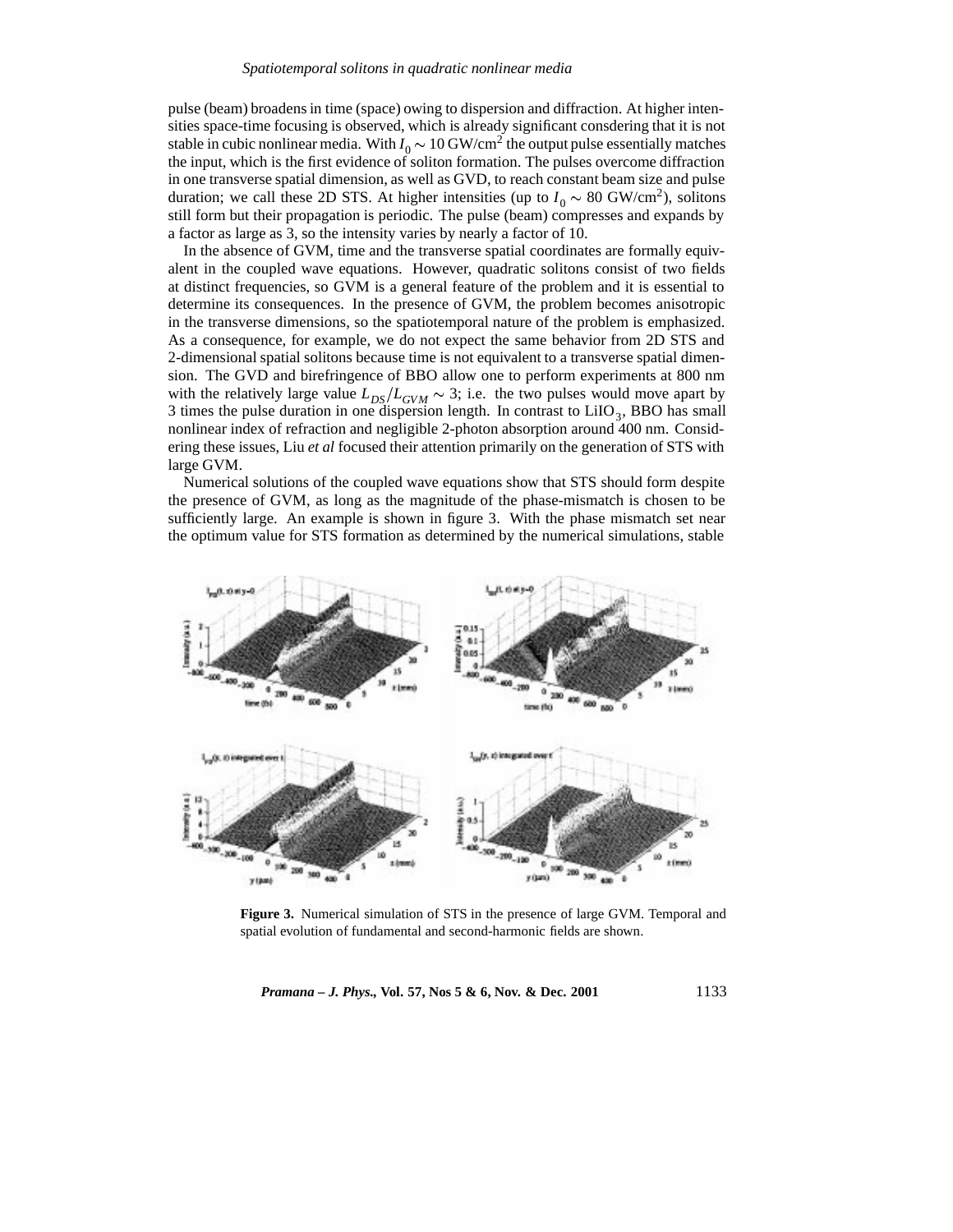# *Frank W Wise*

pulse duration and beam profile are indeed observed experimentally over 5 characteristic lengths. Typical experimental data are shown in figure 4. The experimental conditions (input intensity and phase mismatch) required to produce STS agree reasonably well with the numerical solutions.

From the measurements made after propagation  $\sim$ 3 and  $\sim$ 5 characteristic lengths and the numerical simulations, we conclude that STS are formed in BBO for parameters in the vicinity of Δ*kL*  $\approx$  -44π and  $I_0 \approx 8$  GW/cm<sup>2</sup>. Because the input pulse is reasonably close to the STS solution, stable mutual trapping occurs in a short propagation distance ( $\sim$ 1) characteristic length) and the pulse sheds minimal energy as it evolves. After propagation through the BBO crystal, we find that the SH energy is  $\sim$  2-4% of the input pulse energy, as expected given the large phase mismatch. The total energy is conserved to within a few percent. The absence of 2-photon absorption at 400 nm and the small Kerr nonlinearity in BBO make these experiments a nearly ideal realization of the theoretical model (eq. (1)). The fact that STS can still be formed despite the large difference in group velocities is a measure of the strength of the nonlinear coupling.

At intensities just above the threshold intensity for STS formation, STS still occur but they evolve periodically. In some sense, these STS are analogous to the solitons of the nonlinear Schrödinger equation with  $N > 1$ . However, it is important to keep in mind that STS occur over continuous range of energies in quadratic media, in contrast to the discrete soliton energies in cubic nonlinear media.

An extensive series of measurements of pulse propagation with varying input intensity  $(I_0)$  and phase mismatch  $(\Delta k L)$  allowed Liu *et al* [26] to establish the range of parameters over which STS form. At low intensities or large phase mismatch, dispersive and diffractive broadening is observed. STS form in a narrow range of coordinates in the  $I_0 - \Delta k L$  plane. This region is bounded below by the need for adequate nonlinear phase shift: larger phase mismatch can be tolerated at higher intensities. STS are not observed for  $\Delta kL$  < −100 $\pi$ , at any intensity; although adequate phase shift can be generated, saturation is inadequate to stabilize the STS under these conditions. STS also cannot be formed if the phase mismatch is too close to zero. Near phase-matching, the FH and SH pulses may move apart in time before mutual trapping can take place. Increasing ∆Φ *NL* from the values that produce STS, either by decreasing <sup>j</sup>∆*kL*<sup>j</sup> or by increasing *I* <sup>0</sup>, causes the 2D STS in the form of a stripe to break up into a series of filaments. This will be discussed below. Finally, at the highest intensities, the unavoidable cubic nonlinearity of BBO causes self-focusing collapse, which is evidenced as severe beam distortions and the generation of 'white-light' continuum.

# **4. Transverse instability of STS: Toward light bullets**

As mentioned above, one of the limitations to the formation of STS is transverse instability (TI). Starting from conditions that produce STS, if the input intensity is increased or the phase mismatch is decreased, the 2D STS breaks up into a set of filaments, as illustrated in the spatial profile measured at 12 GW/cm<sup>2</sup> (figure 4). The dependence of the filaments on input intensity and phase mismatch are consistent with calculations, which demonstrates that TI is the origin of the breakup [27]. The numerical calculations also show that the filaments produced through TI will be 3D STS if the environment has the correct groupvelocity dispersion to support STS.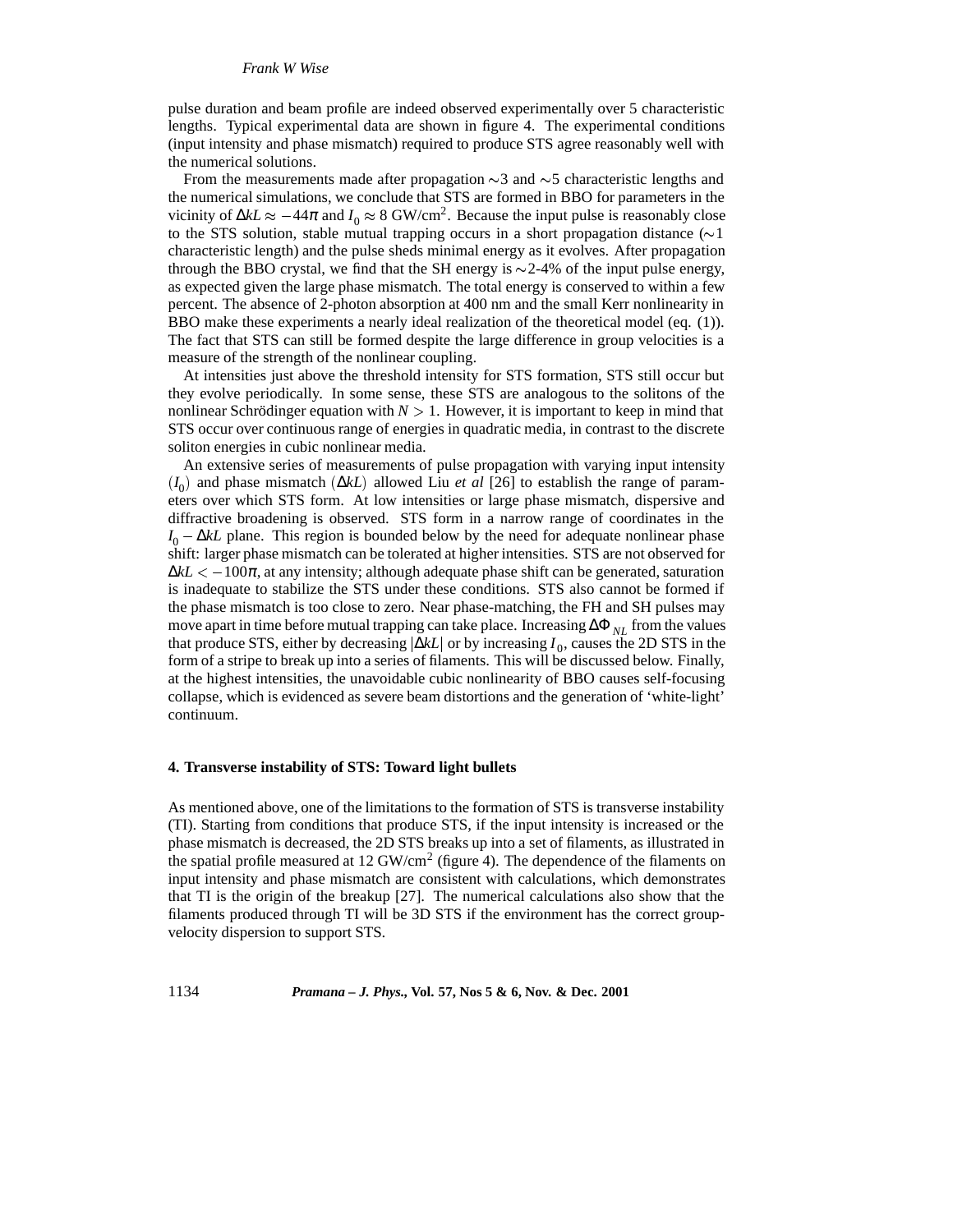

**Figure 4.** Experimental evidences of STS under conditions of large GVM. The top two panels show raw data for pulse duration and beam profile. The pulse duration is measured after different distances under conditions of fixed intensity, while the beam profiles are shown for a single propagation distance and varying intensity. The bottom two panels show pulse duration and beam waist obtained from raw data exemplified by the top two panels and plotted versus distance. The dashed lines in the bottom panels indicate the evolution in linear propagation.

In the experiments of Liu *et al*, the beam fragments into filaments that are initially elliptical in shape, with an aspect ratio of  $\sim$ 4:3. Measurements of individual filamets show that the pulse duration is  $\sim$ 100 fs, the same as for the 2D STS. These filaments quickly evolve to the circular cross section expected for 3D STS, but eventually broaden in time and space as a consequence of our use of the diffraction grating to produce GVD. Thus, true 3D STS are not observed, but the experiments demonstrate that production of 3D STS through TI of the 2D STS will occur if the GVD is not produced using diffraction gratings.

The transverse instability is closely connected to the periodic evolution of STS in quadratic media. In cubic nonlinear media, the spatial frequency at which the TI gain is maximum (which is the observed spatial frequency in practice), increases slowly with input intensity,  $\Omega_{\text{max}} \sim I_0^{1/4}$  – this intensity-dependence is viewed as the hallmark signature of TI. Liu *et al* found that the filament spatial frequency varies much more rapidly than this for STS in quadratic media. Analytic and numerical calculations show that the intensity-dependence can be understood using the same  $I^{1/4}$  dependence, as long as the appropriate value of *I* is used. It is important to recall that the evolution of STS in quadratic media is generally periodic. TI is most likely to occur at the points of highest intensity,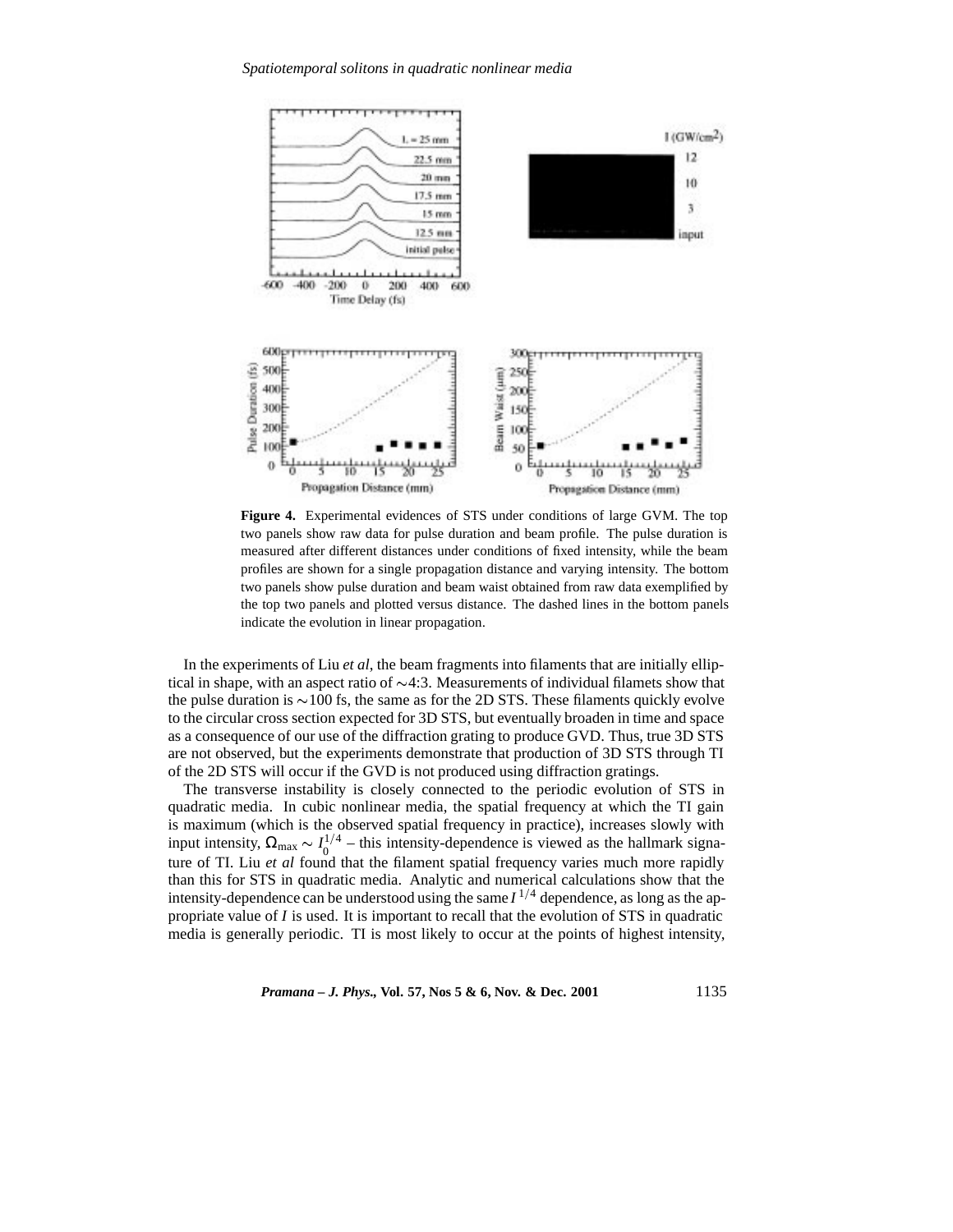## *Frank W Wise*

simply because that is where the TI gain will be maximum. Once one realizes that the maximum intensity achieved by the 2D STS is the appropriate value, the TI of STS can be understood in terms of an effective cubic nonlinearity. It is interesting to note that only the fully-confined light bullet is truly stable; all lower-dimensional solitons are susceptible to TI.

#### **5. Spatiotemporal solitons through non-collinear second-harmonic generation**

Finally, Liu *et al* recently showed that 2D STS can be generated through non-collinear SHG [29]. The main idea for this experiment was proposed by Drummond *et al* [30]. Noncollinear input beams that are not solitons interact, and an output 2D STS appears at the bisector of the angle between the inputs (figure 5). This experiment helps us understand the detailed mechanisms by which the fundamental fields self-focus while the fundamental and harmonic fields couple and trap each other. Since the output STS only appears



**Figure 5.** The top panel illustrates noncollinear generation of STS and bottom panel presents experimental results. STS produced by one input beam are shown in (a) and (b), and STS produced with both input beams present are shown in (c). The inset shows the temporal profiles of the input pulse and the STS generated by noncollinear SHG.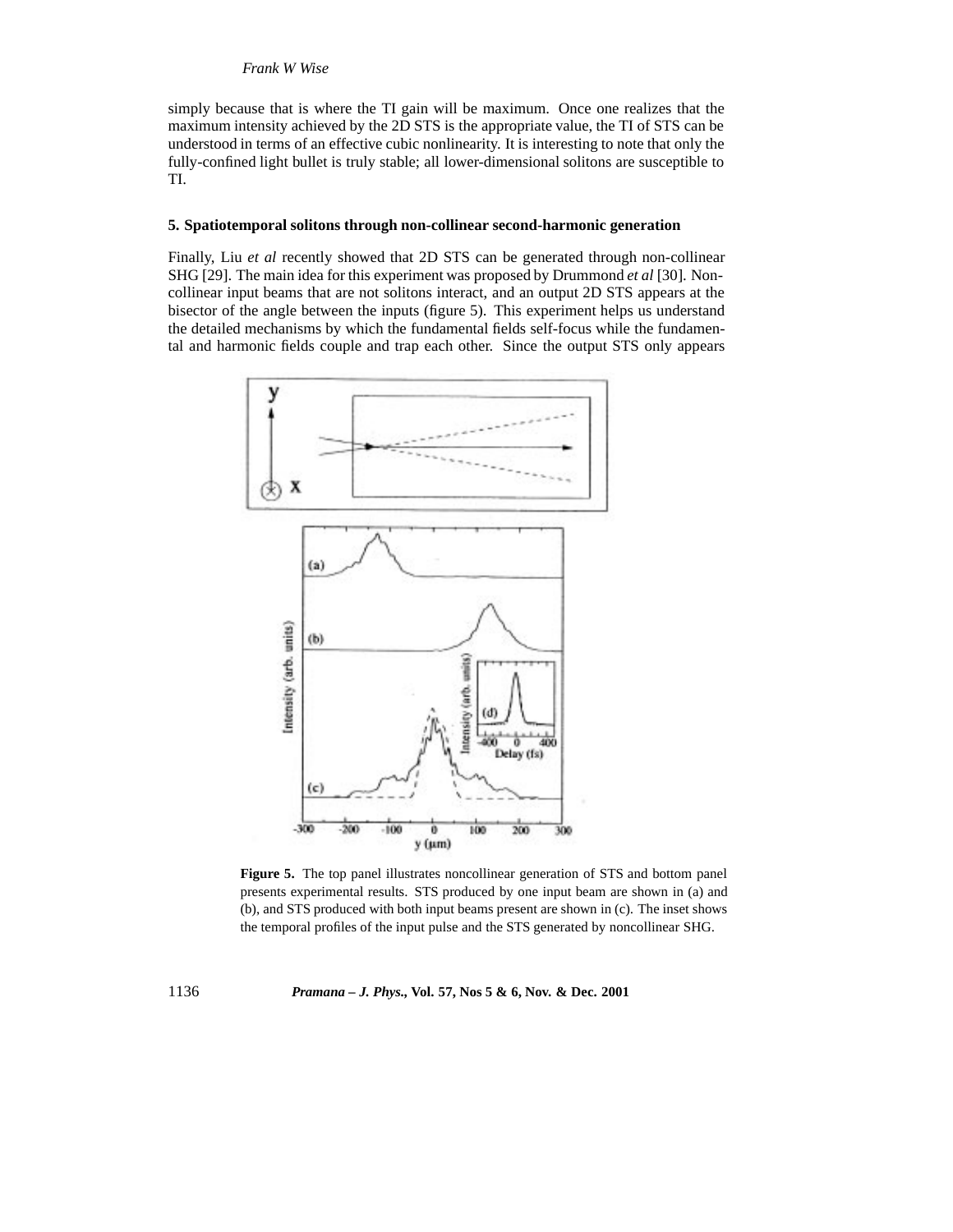when both the inputs are present, this mechanism could be the basis for an all-optical AND gate. Compared to interacting solitons, this type of interaction will be much less phase-sensitive, which should be an advantage in applications. Information-processing systems based on spatiotemporal solitons could have bandwidths of many terahertz, and this motivates further investigation of soliton production and interactions in this context.

# **6. Conclusions and future directions**

The initial demonstrations of STS by Liu and co-workers makes it possible to plan studies of a number of intriguiging aspects of STS. Interactions among STS are of great scientific interest, and will be the basis of soliton logic. Collisions in saturable nonlinear media exhibit a greater variety of phenomena than those in Kerr media; the coupled wave equations are not integrable, so interactions are accompanied by radiation, and soliton number is not conserved. Thus, annihilation, fission, and fusion of STS are all possible. We hope to investigate these phenomena in the near future.

Of course, there is still great interest in the direct generation of 3D STS, the true light bullets. By the use of Bragg gratings or more general periodic structures it may be possible to create an environment that will support 3D STS, and this is another direction that we hope to pursue in the near future.

# **Acknowledgements**

The author thanks Xiang Liu, LieJia Qian, and Kale Beckwitt, whose efforts produced the results described here, and acknowledges stimulating discussions with B Malomed, L Torner, J P Torres, and P Drummond. This work was supported by the National Science Foundation and the National Institutes of Health, USA.

#### **References**

- [1] A Hasegawa and F Tappert, *Appl. Phys. Lett.* **23**, 142 (1973)
- [2] L F Mollenauer, R H Stolen and J P Gordon, *Phys. Rev. Lett.* **45**, 1095 (1980)
- [3] See, for example, G P Agrawal, *Fiber-optics communication systems* (Wiley, New York, 1992)
- [4] V E Zakharov and A M Rubenchik, *Sov. Phys. JETP* **38**, 494 (1974)
- [5] A Barthelemy, S Maneuf and C Froehly, *Opt. Commun.* **55**, 201 (1985)
- [6] J E Bjorkholm and A Ashkin, *Phys. Rev. Lett.* **32**, 129 (1974)
- [7] J S Aitchison, A M Wiener, Y Silberberg, M K Oliver, J L Jackel, D E Leaird, E M Vogel and P W E Smith, *Opt. Lett.* **15**, 471 (1990)
- [8] M Segev, B Crosignani, A Yariv and B Fischer, *Phys. Rev. Lett.* **68**, 923 (1992)
- [9] G Duree, J L Schultz, G Salamo, M Segev, A Yariv, B Crosignani, P DiPorto, E Sharp and R Neurgaonkar, *Phys. Rev. Lett.* **71**, 533 (1993)
- [10] M Segev, *Opt. Quantum Electron.* **30**, 503 (1998)
- [11] J-M R Thomas and J-P E Taran, *Opt. Commun.* **4**, 329 (1972) N R Belashenkov, S V Gagarskii and M V Inochkin, *Opt. Spectrosc.* **66**, 806 (1989) H J Bakker, P C M Planken, L Kuipers and A Lagendijk, *Phy. Rev.* **A42**, 4085 (1990)